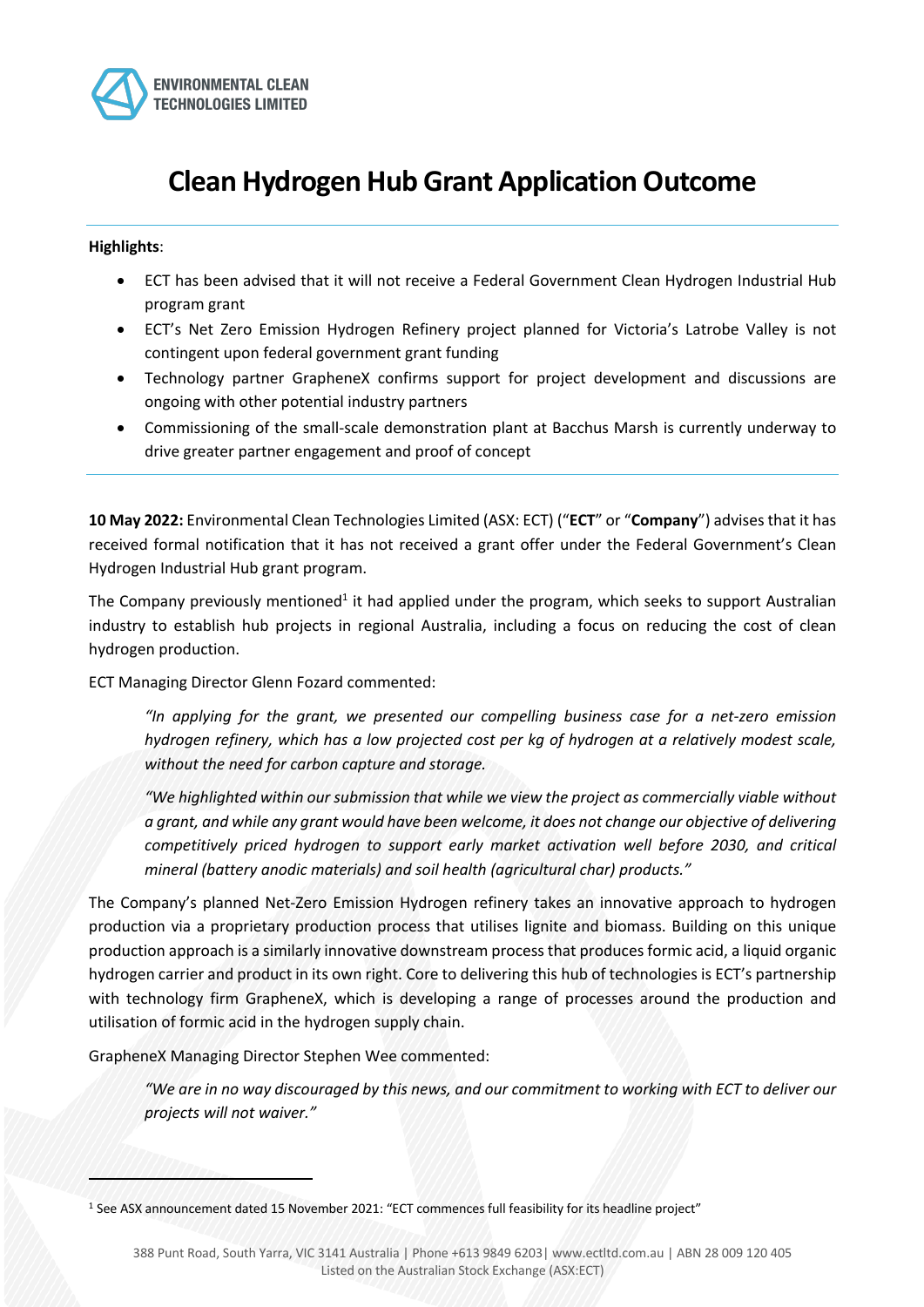The Company will provide further updates on the development of its Net Zero Emission Hydrogen Refinery project in due course.

This announcement was approved for release by the Board of the Company.

# **For further information, please contact:**

#### **INVESTORS**

Glenn Fozard Managing Director info@ectltd.com.au / +613 9849 6203

# **MEDIA**

Adam Giles Marketing & Communications Manager media@ectltd.com.au / +613 9849 6203

#### **About ECT**

ECT has been developing net-zero emission and hydrogen technologies for over 15 years.

Our solutions aim to transition today's use of resources to tomorrow's zero-emission future, delivering immediate financial and environmental benefits.

We are focused on advancing a portfolio of technologies with significant market potential globally.

ECT's business plan is currently focusing on two major projects:

- 1) Zero-Net Emission COLDry Commercial Demonstration at Bacchus Marsh, Victoria, Australia
- 2) Zero-Net Emission Hydrogen Refinery Project at the Latrobe Valley, Victoria, Australia

#### **About our Technology Suite**

#### **COLDry**

COLDry is the gateway enabler of higher-value applications for waste biomass and lignite.

These streams are a rich source of valuable hydrocarbons. However, they suffer from high moisture content that must be reduced to enable higher value upgrading and conversion to solid fuels, liquid or gaseous hydrocarbons.

Drying is easy. However, drying efficiently, cost-effectively and with a low emissions footprint has been the challenge. COLDry meets this challenge through a combination of 'substrate densification' and waste heat utilisation, delivering the world's first low temperature, low pressure, low cost, zero  $CO<sub>2</sub>$  emissions drying process.

#### **HydroMOR**

The HydroMOR process has the potential to revolutionise primary iron making.

HydroMOR is a simple, low cost, low emission, hydrogen-driven technology that enables 'low value' feedstocks to produce primary iron. HydroMOR is the transition solution to a "green steel" future.

# **COHgen**

The COHgen process has the potential to deliver a lower cost, lower emission method for hydrogen production from lignite and other waste biomass streams.

COHgen is currently advancing through fundamental laboratory development intended to form the basis for a patent application ahead of scale-up and commercialisation.

COHgen aims to decouple hydrogen production from CCS, accelerating the race towards <\$2kg production costs with little to no emissions.